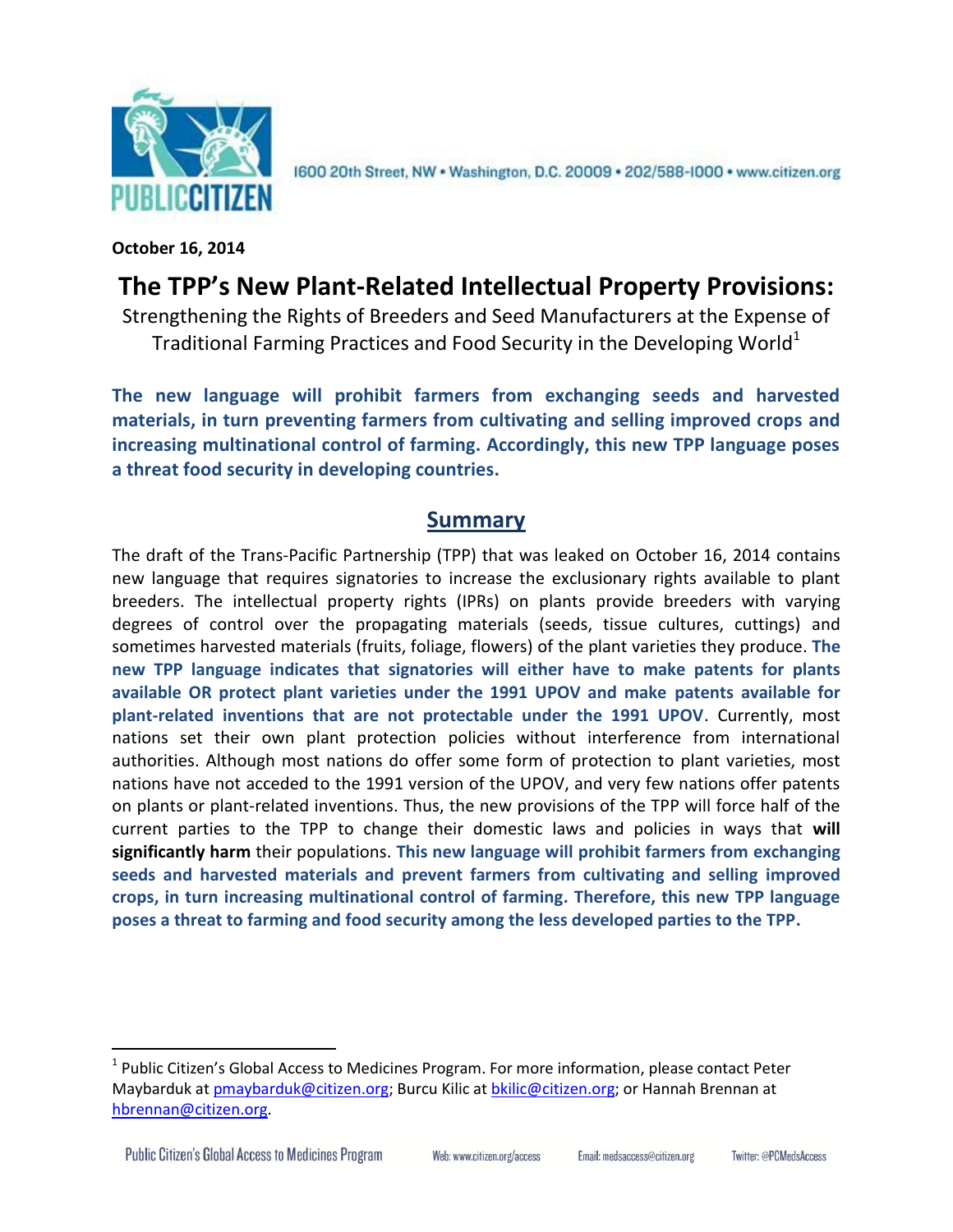## **The TPP Language Regarding Plants**

## **The October 16, 2014 Version of the TPP**

### **[Article QQ.E.1: {Patents / Patentable Subject Matter}](https://wikileaks.org/tpp-ip2/#article_e1)**

3. [US/JP/SG propose; AU/NZ/VN/BN/CL/PE/MY/CA/MX oppose: Consistent with paragraph 1, each Party shall make patents available for inventions for plants and animals.]

Alt. 3: {Consistent with paragraph 1, each Party confirms that it makes available patents for plant-related inventions.<sup>55</sup>}

FN55: {For greater certainty, no Party shall be required to make patents available for plant varieties that are protectable in that Party under the International Convention for the Protection of New Varieties of Plants [1991](UPOV Convention).} {Negotiator's Note: AU would prefer this footnote to be in the main text}.

[Note: This formulation is premised upon the understanding that TPP Parties will make a commitment to accede to UPOV 1991].

### **[Article QQ.A.8: {Existing Rights and Obligations / International Agreements}](https://wikileaks.org/tpp-ip2/#article_a8)[7](https://wikileaks.org/tpp-ip2/#article_a8)**

[NZ/MY/CA/MX/VN/BN/PE/CL oppose: 1. Each Party affirms that it has ratified or acceded to the following agreements, as revised and amended:

(c) *International Convention for the Protection of New Varieties of Plants* (1991) (UPOV Convention);

**Therefore, under the most recent TPP language, parties will either be forced to make patents for plants available OR protect plant varieties under the 1991 UPOV and make patents available for plant-related inventions that are not protectable under the 1991 UPOV.**

- The United States, Japan, and Singapore prefer that the TPP force parties to make patents available for plants as the United States currently does. This provision would radically change the patent law of many TPP signatories as this paper later explains.
- Most nations oppose this plant patent proposal, and instead suggest that the TPP language only force nations to make patents available on plant-related inventions when such inventions are not protectable under the 1991 UPOV. However, as this memorandum later explains, **this alternative language may not be very different in**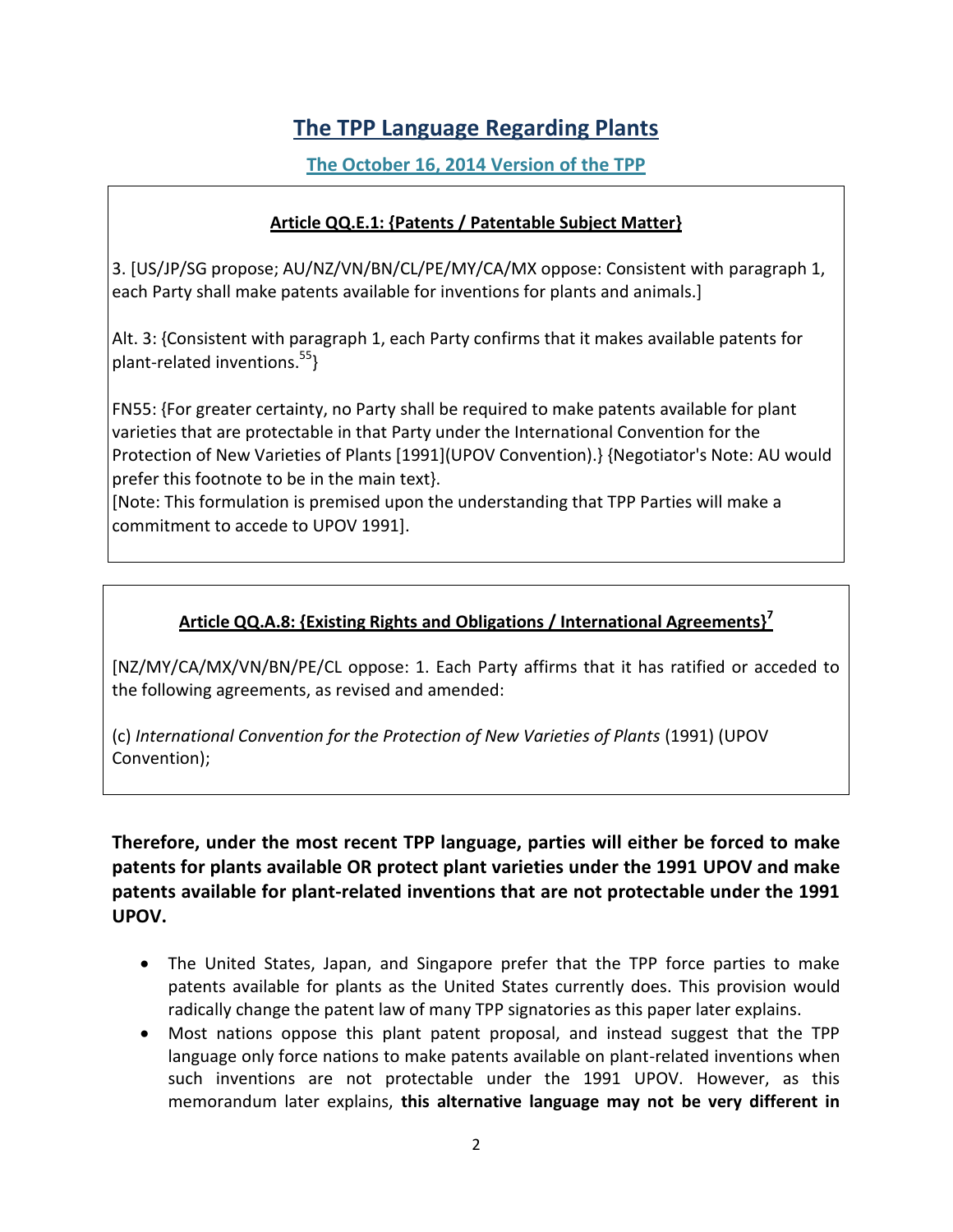**practice from the language the U.S., Japan, and Singapore prefer. Moreover, Article QQ.E.1.3 adds another layer of enforceability to the 1991 UPOV.**

- Currently, six of the twelve TPP signatories have not ascended to the 1991 version of the UPOV, and only 3 parties make plant patents available.
- **Thus, signing the TPP would force six nations to significantly alter their intellectual property laws and policies.**

| The Current Membership Status of TPP Parties to International Agreements that<br><b>Provide for Plant-Related Intellectual Property Protection</b> |                       |                           |                           |                                                                                                                                                           |  |  |  |
|----------------------------------------------------------------------------------------------------------------------------------------------------|-----------------------|---------------------------|---------------------------|-----------------------------------------------------------------------------------------------------------------------------------------------------------|--|--|--|
| <b>Trans-Pacific</b>                                                                                                                               | <b>TRIPS</b>          | <b>UPOV</b>               | <b>UPOV</b>               | <b>Patent Protection for Plants</b>                                                                                                                       |  |  |  |
| Partnership                                                                                                                                        | <b>Signatory</b>      | 1978                      | 1991                      |                                                                                                                                                           |  |  |  |
| <b>Signatory</b>                                                                                                                                   |                       | <b>Signatory</b>          | <b>Signatory</b>          |                                                                                                                                                           |  |  |  |
| <b>Australia</b>                                                                                                                                   |                       | ✔                         |                           |                                                                                                                                                           |  |  |  |
| <b>Brunei</b>                                                                                                                                      |                       | $\boldsymbol{\mathsf{x}}$ | $x^2$                     | Unclear. <sup>3</sup>                                                                                                                                     |  |  |  |
| <b>Darussalam</b>                                                                                                                                  |                       |                           |                           |                                                                                                                                                           |  |  |  |
| Canada                                                                                                                                             | $\blacktriangleright$ | $\blacktriangleright$     | $\boldsymbol{\mathsf{x}}$ | Canada does not grant patents on<br>"higher life forms," a term that<br>includes plants, but will grant<br>patents on plant cells and genes. <sup>4</sup> |  |  |  |
| <b>Chile</b>                                                                                                                                       | $\blacktriangleright$ | $\checkmark$              | $\boldsymbol{\mathsf{X}}$ | X                                                                                                                                                         |  |  |  |
| Japan                                                                                                                                              | $\blacktriangleright$ | $\blacktriangleright$     | $\blacktriangledown$      | ✔                                                                                                                                                         |  |  |  |
| <b>Malaysia</b>                                                                                                                                    | $\blacktriangleright$ | $\boldsymbol{\mathsf{x}}$ | $\boldsymbol{\mathsf{x}}$ | $\boldsymbol{\mathsf{x}}$                                                                                                                                 |  |  |  |
| <b>Mexico</b>                                                                                                                                      | $\blacktriangleright$ | $\blacktriangleright$     | $\boldsymbol{\mathsf{X}}$ | $\boldsymbol{\mathsf{x}}$                                                                                                                                 |  |  |  |
| <b>New Zealand</b>                                                                                                                                 | $\blacktriangleright$ | $\blacktriangleright$     | $\boldsymbol{\mathsf{X}}$ | No patents on plant varieties.                                                                                                                            |  |  |  |
| Peru                                                                                                                                               |                       |                           |                           | $\times^5$                                                                                                                                                |  |  |  |

<sup>&</sup>lt;sup>2</sup> However, Brunei Darussalam will join the UPOV by 2015. Intellectual Property Office of Brunei Darussalam, *Intellectual Property Regime*, BruIP, http://www.brunei-patents.com.bn/index.php/aboutus/ip-regime (last visited Sept. 30, 2014).

 $3$  Brunei Darussalam's current patent law neither explicitly includes nor excludes plants from its provision on patentable subject matter. *See* Brunei Darussalam Patent Order 2011, Part III, *available at*  http://www.wipo.int/edocs/lexdocs/laws/en/bn/bn027en.pdf.

<sup>4</sup> *See Monsanto Canada Inc. v. Schmeiser* [2004] 1 S.C.R. 902, 2004 SCC 34 (patents on plant genes and cells are valid, patents on plants are not); *Harvard College v. Canada* (Commissioner of Patents), 2002 S.C.C. 76, 5, 7 ("Since patenting higher life forms would involve a radical departure from the traditional patent regime, and since the patentability of such life forms is a highly contentious matter that raises a number of extremely complex issues, clear and unequivocal legislation is required for higher life forms to be patentable. The current Act does not clearly indicate that higher life forms are patentable.").

<sup>&</sup>lt;sup>5</sup> The Andean Pact countries, Brazil, and Argentina have chosen not to grant patents on plants.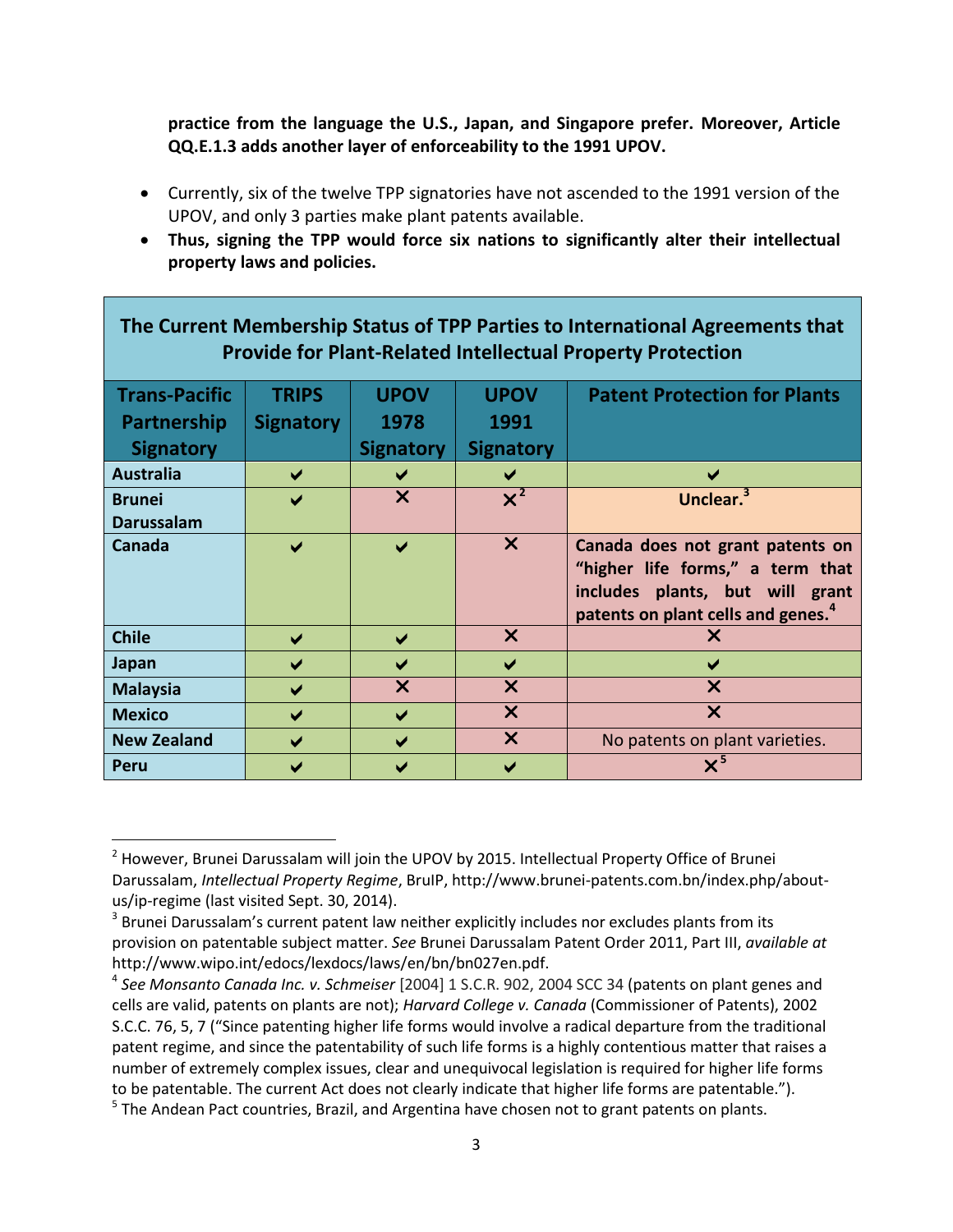| Singapore            |  | Unclear. |
|----------------------|--|----------|
| <b>United States</b> |  |          |
| Vietnam              |  |          |

**Sources**: International Convention for the Protection of New Varieties of Plants, *Members of the International Union for the Protection of New Varieties of Plants*, UPOV, http://www.upov.int/export/ sites/upov/members/en/pdf/pub423.pdf (last visited Sept. 26, 2014); World Trade Organization, *Members and Observers*, WTO, http://www.wto.org/english/thewto\_e/whatis\_e/tif\_e/org6\_e.htm (last visited Sept. 30, 2014).

## **The November 2013 Version of the TPP**

- The prior leaked version of the TPP, released in November 2013, left the issue of plant IPR protection undecided.
- The **United States proposed** that the following language be included:
	- $\circ$  "each Party shall make patents available for inventions for the following: (a) plants and animals."
- **Australia, New Zealand, Viet Nam, Brunei Darussalam, Chile, Peru, Malaysia, Singapore, Canada, and Mexico opposed** this language and instead proposed that the agreement read:
	- o "each party may also exclude from patentability: (a) plants and animals, other than microorganisms."
- Furthermore, the prior version of the TPP left unsettled whether all parties would accede to the 1991 version of the UPOV.<sup>7</sup>
	- o The United States and Australia proposed that such ascension be required
	- o Canada, New Zealand, Malaysia, Peru, Brunei Darussalam, Chile, Mexico, Japan, and Viet Nam opposed this measure.<sup>8</sup>
	- o **The current version of the TPP requires all parties to accede to the 1991 version of the UPOV.**

**The current version of the TPP makes clear that Australia, New Zealand, Viet Nam, Brunei Darussalam, Chile, Peru, Malaysia, Singapore, Canada, and Mexico largely lost the battle to retain control over their protection of plant-related intellectual property.**

Under the most recent version of the TPP, parties must protect plant varieties under the 1991 UPOV and make patents available for any plant-related invention that is not protectable under the 1991 UPOV. As this memorandum will explain, these alternatives may not be very different from one another in practice. **Thus, under the current language of the TPP, parties have lost the flexibility to create their own systems of plant protection.**

l

<sup>6</sup> Intellectual Property Office of Singapore, *What is a Patent?*, IPOS, http://www.ipos.gov.sg/AboutIP/ TypesofIPWhatisIntellectualProperty/Whatisapatent.aspx (last visited Sept. 30, 2014).

<sup>7</sup> Article QQ.A.6.4(g), *available at* http://wikileaks.org/tpp/static/pdf/Wikileaks-secret-TPP-treaty-IPchapter.pdf

<sup>8</sup> *Id.*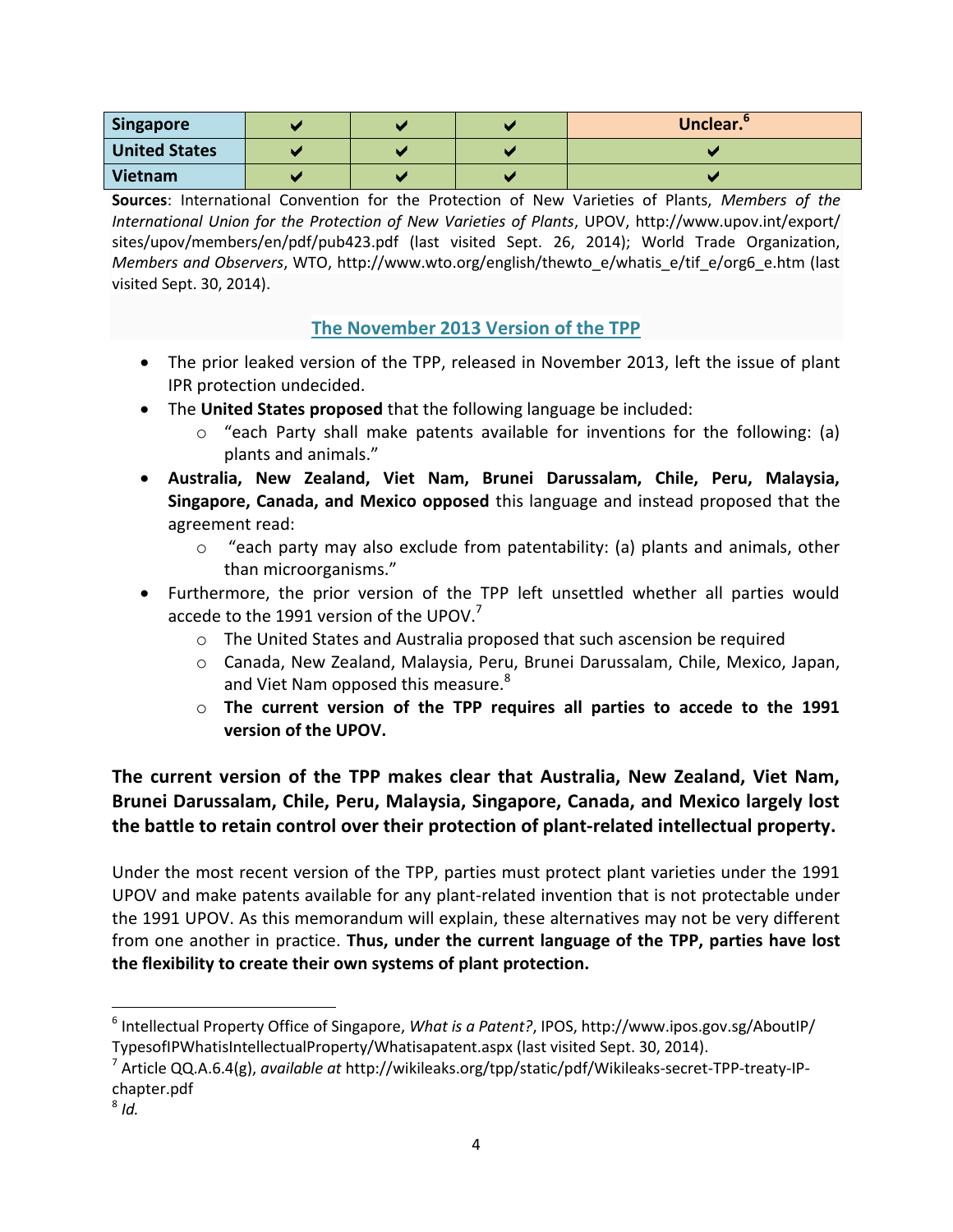## **The Basic Obligations of the 1991 UPOV**

#### *Subject Matter*

- The 1991 UPOV requires states to protect **at least fifteen plant genera or species upon ratifying or acceding to the Act**, and to extend protection to **all plant varieties within ten years**. 9
- The 1991 UPOV defines plant "variety" as a "plant grouping within a single botanical taxon of the lowest known rank" which can be "defined by the expression of the characteristics resulting from a given genotype or combination of genotypes; distinguished from any other plant grouping by the expression of at least one of the said characteristics; and considered as a unit with regard to its suitability for being propagated unchanged."<sup>10</sup>
- Under this language, multinational seed manufacturers, such as Monsanto, can obtain plant variety protection for their seeds. **In other words, genetically modified crops can qualify for plant variety protection.**
- The 1991 UPOV permits member states to protect the same plant variety with both a **breeders' right** and a **patent**.
- The 1991 UPOV specifies that certain **discovered varieties** qualify for protection. 11

### *Eligibility Requirements*

- Even if a plant variety falls within a class of protected genera or species, it is only eligible for protection under the 1978 UPOV if it is: **1) new,**<sup>12</sup> **2) distinct from existing or commonly known varieties,**<sup>13</sup> **3) homogenous or uniform,** <sup>14</sup> **and 4) stable**. 15
	- o By requiring stability and homogeneity to qualify for protection, the UPOV encourages genetic standardization, thereby disfavoring plant diversity, traditional varieties, and cultivated landraces.

### *National Treatment*

 **Member states must provide the nationals of other countries the same exclusive rights that they provide to their own citizens**. 16

### *Term of Protection*

• The term of protection for most plants is twenty years; for tree and vine varieties the term is twenty-five years.<sup>17</sup>

 $\overline{a}$ 

- <sup>13</sup> *Id.* art. 7.
- <sup>14</sup> *Id.* art. 8.
- <sup>15</sup> *Id.* art. 9.
- <sup>16</sup> *Id.* art. 4.

 $^9$  International Convention for the Protection of New Varieties of Plants art. 3(2), Mar. 19, 1991.

<sup>10</sup> *Id.* art. 1(vi).

<sup>11</sup> *Id.* art. 1(vi).

<sup>12</sup> *Id.* art. 6.

<sup>17</sup> *Id.* art. 19(2).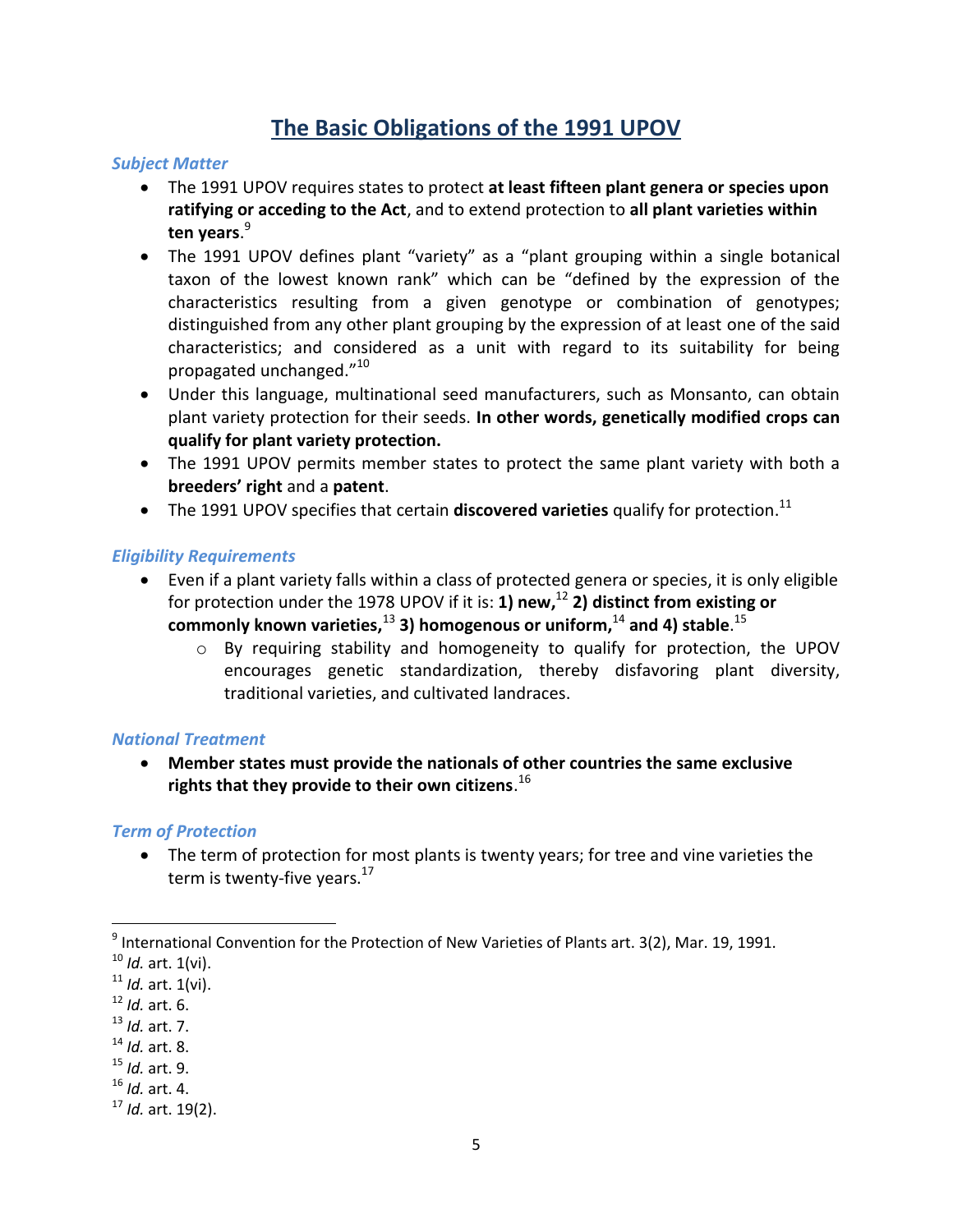#### *Scope of Protection*

- The 1991 UPOV excludes non-rights holders from: $^{18}$ 
	- o Producing or reproducing protected plants,
	- o Conditioning protected plants for the purpose of propagation,
	- o Offering protected plants for sale,
	- o Selling or marketing protected plants,
	- o Exporting protected plants,
	- o Importing protected plants, and
	- o Stocking protected varieties.
- More importantly, these exclusive rights **apply not only to propagating materials but also to harvested materials,** where the harvest has been obtained through an unauthorized use of the propagating material and the breeder has not had a reasonable opportunity to exercise his right in relation to that material.
- **This provision is critical: the 1991 act prohibits farmers from selling fruits and flowers harvested from protected varieties.** 
	- In other words, the 1991 UPOV extends breeders' monopoly to the harvests of farmers' crops: "If the farmer sowed his or her field to a [protected plant] variety without paying the royalty fee, the breeder can claim ownership of the output (e.g. wheat) and the products of the output (e.g. wheat flour). $"^{19}$
	- **This revision gives breeders greater control over trade in processed foods, ornamentals, and other high-value commodities.**

## *Exceptions and Limitations to Breeders' Rights*

- **The Breeders' Exception:** Article 5(3) precludes member states from granting breeders the right to authorize or refrain from authorizing other breeders **to use their protected variety to create new varieties or market those new varieties**.
	- $\circ$  However, the 1991 UPOV restricts the application of this exception to new varieties that are not "essentially derived" from protected varieties.<sup>20</sup>
		- According to one expert in the field, "[t]he drafters added this restriction to prevent second generation breeders from making merely cosmetic changes to existing varieties in order to claim protection for a new variety."<sup>21</sup>
		- Nevertheless, the scope of this concept has proved difficult to define: breeders have been "unable to agree on a definition of the minimum genetic distance required for second generation varieties to be treated as

<sup>18</sup> *Id.* art. 14(1)(a).

<sup>19</sup> GAIA/ GRAIN, *Ten Reasons not To Join UPOV*, GRAIN (May 1998), http://www.grain.org/article/ entries/1-ten-reasons-not-to-join-upov.

<sup>&</sup>lt;sup>20</sup> International Convention for the Protection of New Varieties of Plants art. 14(5), Mar. 19, 1991.

<sup>&</sup>lt;sup>21</sup> LAURENCE R. HELFER, FOOD AND AGRICULTURE ORGANIZATION OF THE UNITED NATIONS, INTELLECTUAL PROPERTY RIGHTS IN PLANT VARIETIES INTERNATIONAL LEGAL REGIMES AND POLICY OPTIONS FOR NATIONAL GOVERNMENTS 28, (2004), *available at* http://www.fao.org/3/a-y5714e.pdf.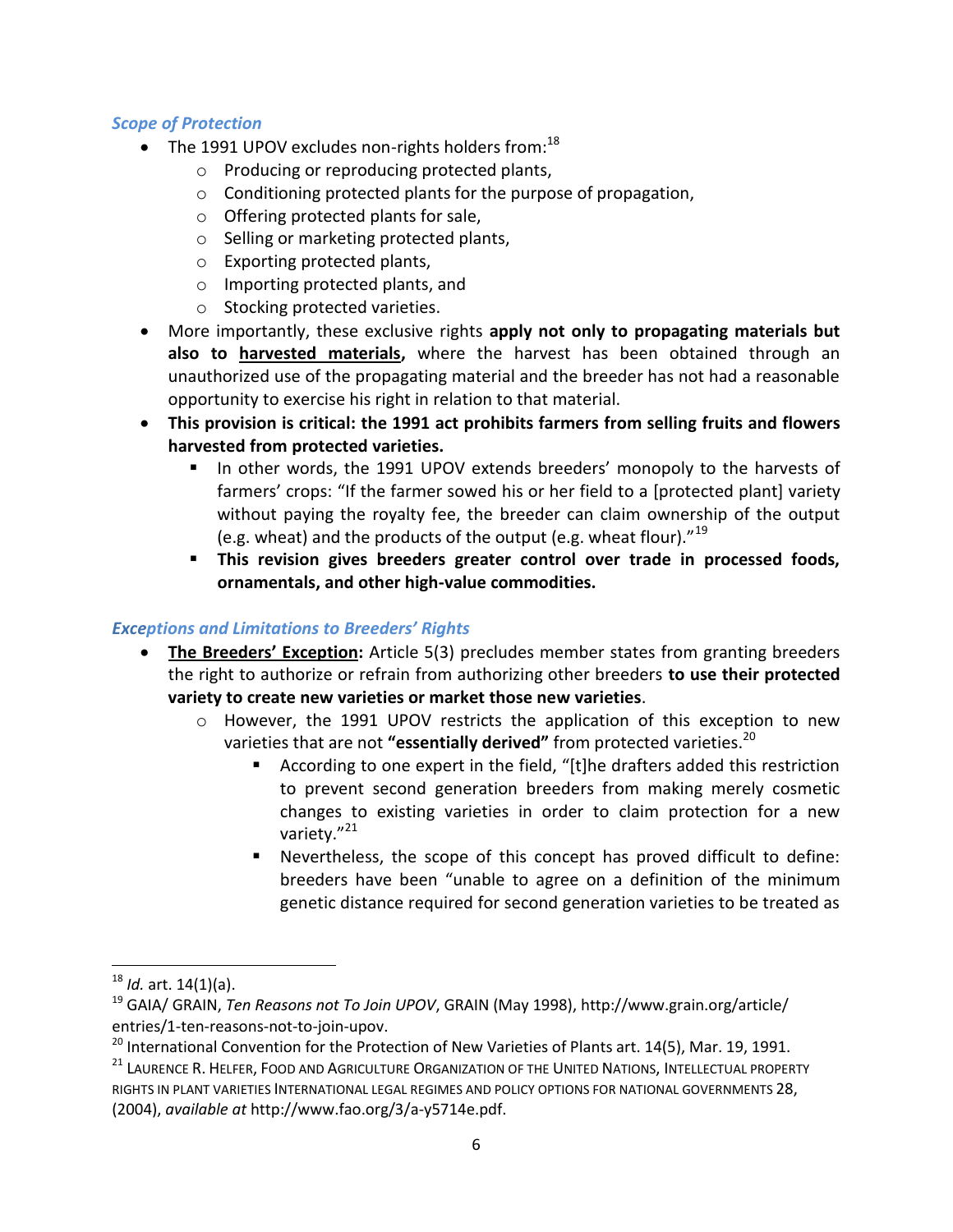not essentially derived from an earlier variety and thus outside of the first breeder's control."<sup>22</sup>

- **Yet, is it clear that this provision expands the exclusive rights of first generation breeders.**
- **The Farmers' Privilege**: Farmers are allow to use the seeds (and other propagating materials) of protected plant varieties for noncommercial purposes on their own land without breeders' prior authorization.
	- **However, this privilege must be exercised "within reasonable limits and subject to the safeguarding of the legitimate interests of the breeder."<sup>23</sup>**
		- That is to say, farmers may use the fruits or flowers obtained from cultivating a protected plant variety on their land to further grow that plant on their own land, but this right or "privilege" is subject to the interests of breeders'.
		- **According to the International Association of Plant Breeders, the "reasonable limits" language in article 15(2) requires states to restrict the acreage, quantity of seed, and species subject to the farmers' privilege, while the requirement to safeguard breeders' "legitimate interests" requires farmers to pay some form of remuneration to breeders for their "privileged" acts.<sup>24</sup>**
		- As one commentator points out, however, this "assertion is controversial," and "has not been enacted in the national laws of all the 1991 Act member states."25
	- o *Moreover, the 1991 UPOV prohibits farmers from selling or exchanging seeds with other farmers for propagating purposes.*<sup>26</sup>
		- Farmers in developing countries traditionally save, exchange, and sell seeds and other propagating materials informally. In these countries, informal "farmers' systems of seed supply and crop improvement are by far the most important sources of seeds, playing a fundamental role in ensuring household food security."<sup>27</sup> In developing countries, informal seed systems often account for 98% of seed supply.<sup>28</sup>
		- Informal seed-trading systems enable farmers to access a stock of different plant genes. Access to gene diversity is crucial to the

<sup>23</sup> International Convention for the Protection of New Varieties of Plants art. 15(2), Mar. 19, 1991.

 $^{25}$  *Id.* 

l

<sup>&</sup>lt;sup>22</sup> *Id.* (citing FIS/ASSINSEL, ESSENTIAL DERIVATION AND DEPENDENCE: PRACTICE INFORMATION (1999)).

<sup>&</sup>lt;sup>24</sup> HELFER, *supra* note 21, at 29 (citing FIS/ASSINSEL, POSITION PAPER ON FARM SAVED SEED (2001)).

<sup>&</sup>lt;sup>26</sup> J. WATAL, INTELLECTUAL PROPERTY RIGHTS IN THE WTO AND DEVELOPING COUNTRIES 141 (2000).

<sup>27</sup> Claudio Chiarolla, *The Right to Food and Intellectual Property for Plant Genetic Resources*, *in* RESEARCH HANDBOOK ON HUMAN RIGHTS AND INTELLECTUAL PROPERTY 13 (Edward Elgar ed., 2014); *see* BERNE DECLARATION, OWNING SEEDS, ACCESSING FOOD: A HUMAN RIGHTS IMPACT ASSESSMENT OF UPOV 1991 BASED ON CASE STUDIES IN KENYA PERU AND THE PHILIPPINES 7 (2014), *available at* http://www.bernedeclaration.ch/ media/press-release/press/stronger\_plant\_variety\_protection\_may\_threaten\_the\_right\_to\_food/. <sup>28</sup> BERNE DECLARATION,*supra* note 27, at 7.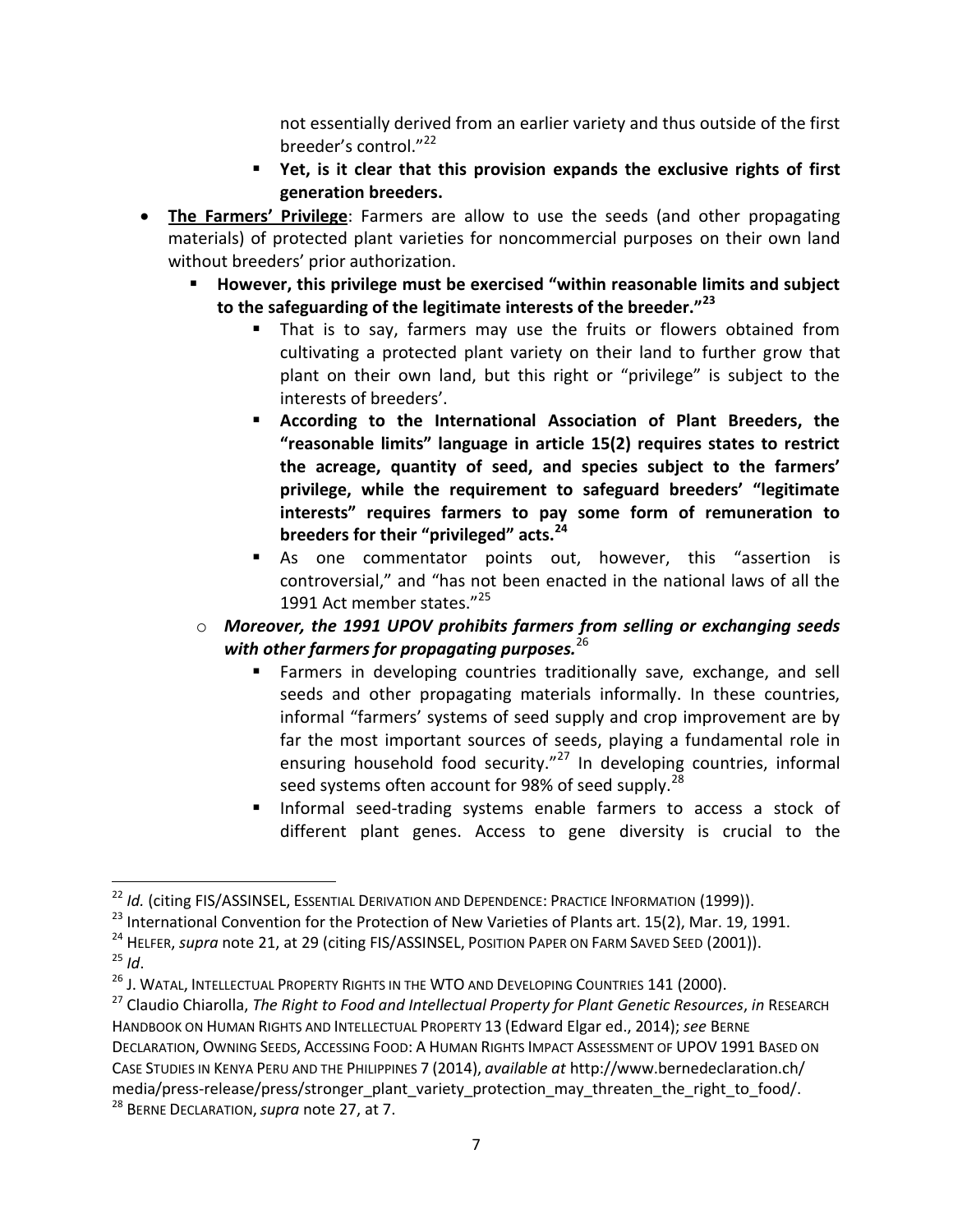improvement and conservation of traditional varieties that are well adapted to local environments.

- o Despite these drawbacks, the **1991 UPOV does make explicit two important farmers' rights.**
	- First, the 1991 UPOV clarifies that that private, noncommercial activities with respect to new varieties are outside of breeders' control. **This exception permits subsistence farmers to use protected seeds and other propagating material for their own consumption.**
	- The 1991 UPOV also recognizes that breeders cannot restrict acts "done for experimental purposes."<sup>29</sup> **This exception permits research and testing of protected plants for scientific purposes that do not lead to commercial exploitation.**
	- Finally, article 17 of the 1991 Act continues to permit nations to issue compulsory licenses on protected varieties for reasons of public interest.<sup>30</sup>

For more on the 1991 UPOV and other international agreements regulating plant IPRs, see: *Existing Protection of Plant-Related Intellectual Property in International Agreements*, PUBLIC CITIZEN, *available at* [http://www.citizen.org/documents/existing-protection-of-plant-related](http://www.citizen.org/documents/existing-protection-of-plant-related-intellectual-property-in-international-agreements.pdf)[intellectual-property-in-international-agreements.pdf.](http://www.citizen.org/documents/existing-protection-of-plant-related-intellectual-property-in-international-agreements.pdf)

## **Patents on Plant-Related Inventions**

### *What is a Patent?*

- A patent grants an individual the right to exclude all other people from manufacturing, using, or selling the product on which the patent was granted.
- Although patent law differs from country to country, 160 nations have signed the Agreement on Trade-Related Aspects of Intellectual Property Rights (TRIPS) and, accordingly, recognize the minimum standards of patent protection set forth in this agreement.

#### *TRIPS*

l

- **•** Subject Matter.
	- o **T**he TRIPS agreement requires nations to make patents available for "any inventions, whether products or processes, in all fields of technology, provided that they are new, involve an inventive step and are capable of industrial application."31

 $^{29}$  International Convention for the Protection of New Varieties of Plants art. 15(1)(ii), Mar. 19, 1991. <sup>30</sup> *Id.* art. 17.

 $31$  Agreement on Trade-Related Aspects of Intellectual Property Rights, art. 27, Apr. 15, 1994, Marrakesh Agreement Establishing the World Trade Organization, Annex 1C, 33 I.L.M. 1197, 1869 U.N.T.S. 299.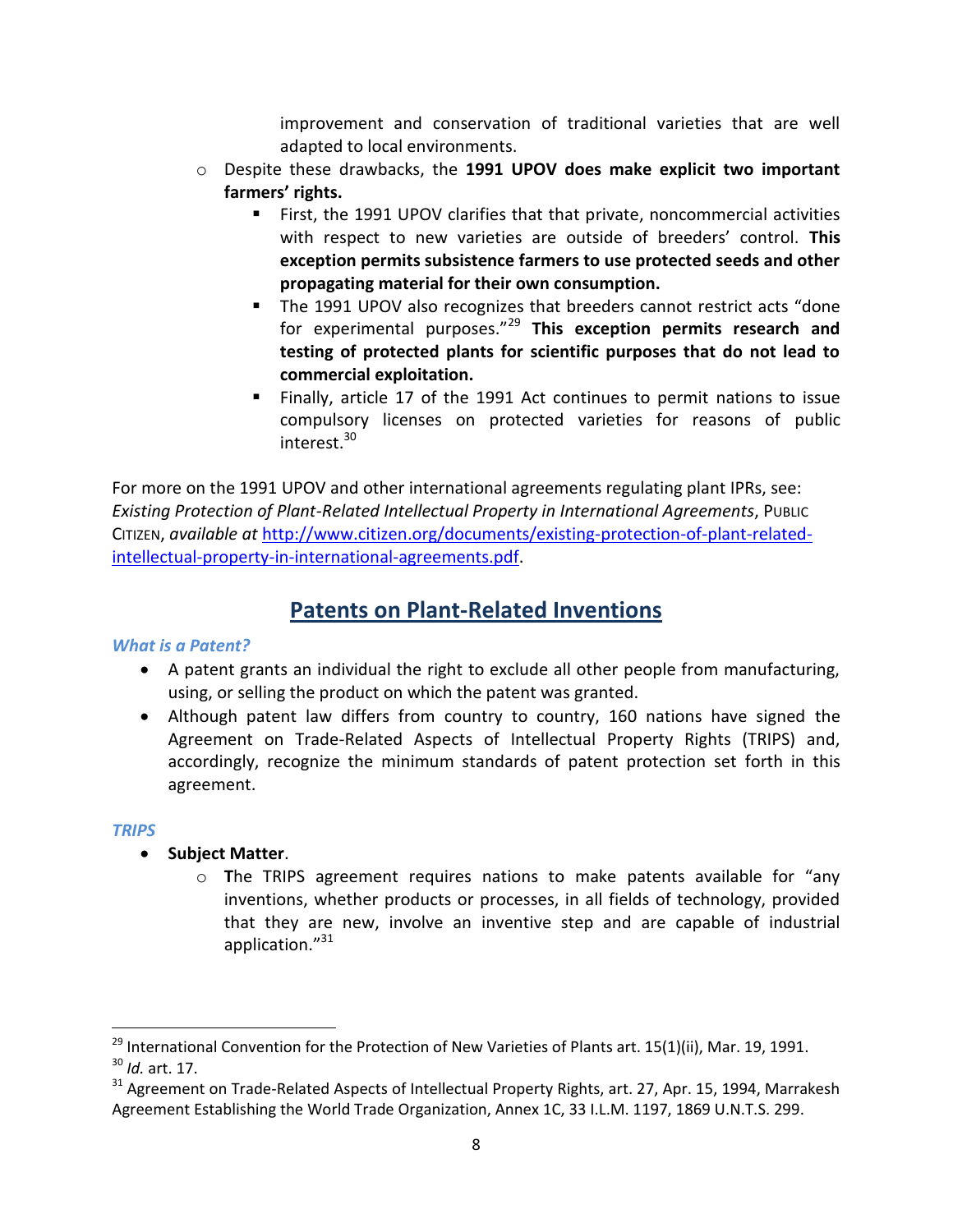- The terms "inventive step" and "capable of industrial application" may be deemed by a member nation to be synonymous with the terms "nonobvious" and "useful," respectively.<sup>32</sup>
- o The agreement then lists a number of categories of inventions that member states may exclude from patentability:
	- "[D]iagnostic, therapeutic and surgical methods for the treatment of humans or animals"<sup>33</sup>;
	- $\blacksquare$  "[P] lants and animals other than micro-organisms," $^{34}$
	- "[E]ssentially biological processes for the production of plants or animals other than non-biological and microbiological processes."<sup>35</sup>
	- Nevertheless, member nations may choose to make patents available for such inventions. Some nations choose to make patents on plants available.

### **•** Scope of Rights.

o TRIPS confers the exclusive right to make, use, offer for sale, sell, or import the product or process protected by that patent.<sup>36</sup> Patent owners also have the right "to assign, or transfer by succession, the patent and to conclude licensing contracts."<sup>37</sup>

### **Term of Protection**

o The minimum term of patent protection provided by the TRIPS agreement is twenty years counted from the filing date.<sup>38</sup>

### **Limitations and Exceptions to Exclusive Rights**

 $\circ$  Although the TRIPS agreement does afford limited exceptions to these exclusive rights (namely, the TRIPS agreement allows nations to issue compulsory licenses on particular patented products or processes), the patent rights conferred by the TRIPS agreement are strong.

For more on patents and the differences between patents and plant variety protection, see: *The Differences between Plant Variety Protection and Patent Protection on Plants*, PUBLIC CITIZEN, *available at* [http://www.citizen.org/documents/differences-between-plant-variety-protection](http://www.citizen.org/documents/differences-between-plant-variety-protection-and-patents-on-plants.pdf)[and-patents-on-plants.pdf.](http://www.citizen.org/documents/differences-between-plant-variety-protection-and-patents-on-plants.pdf)

 $34$  *Id.* 

<sup>35</sup> *Id.*

 $\overline{\phantom{a}}$ <sup>32</sup> *Id.*

 $33$  *Id.* 

<sup>36</sup> *Id.* art. 28.

<sup>37</sup> *Id.* 

<sup>38</sup> *Id.* art. 33.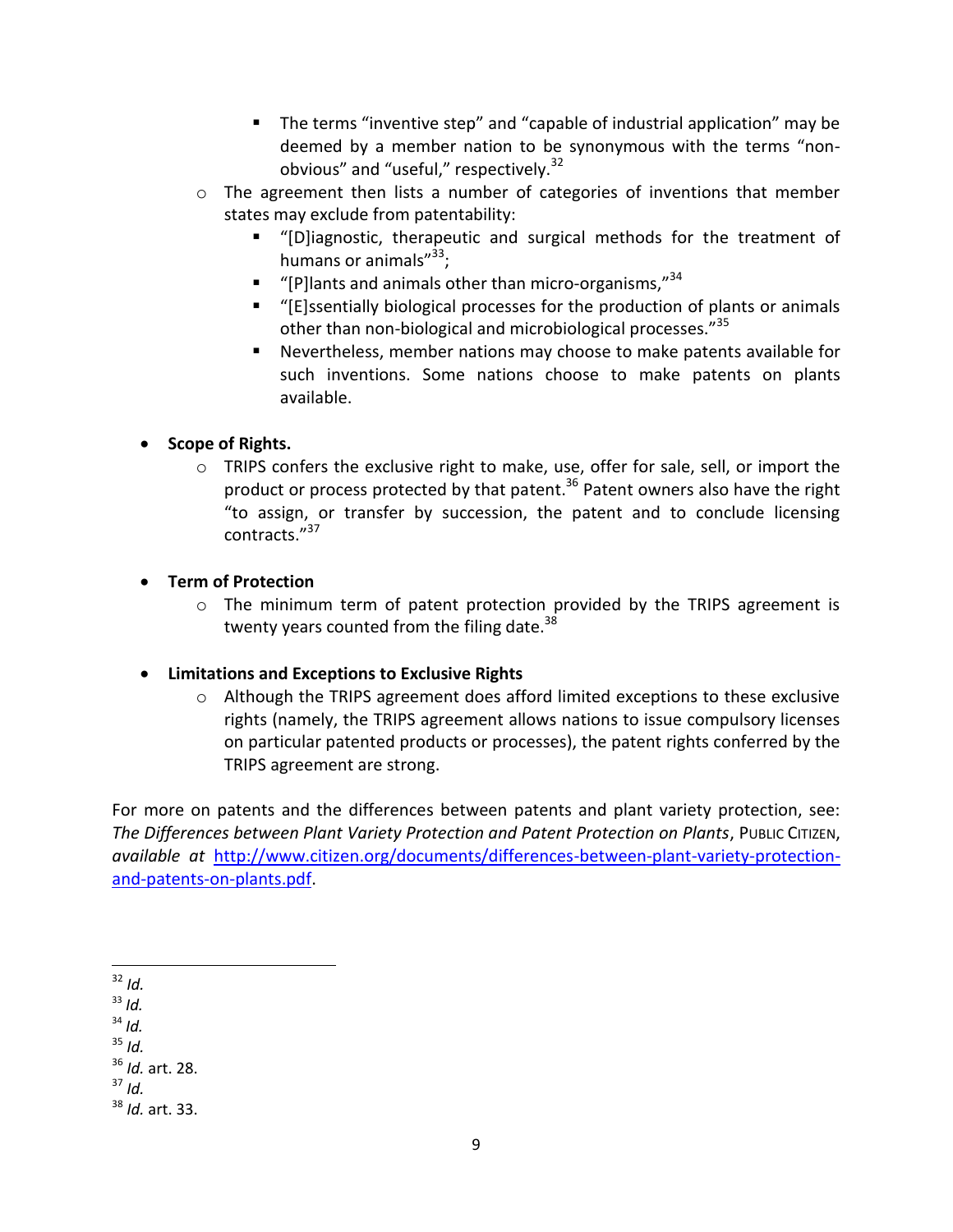#### *Patents on Plants versus Patents on Plant-Related Inventions*

- Put simply, a plant patent can be described as a patent on a plant as a whole, whereas a patent on a plant-related invention would be a patent on a particular aspect or feature of a plant, such plant gene.
- Some patent systems allow individuals to obtain patents on both plants and features of those plants.
	- $\circ$  For example, if a manufacturer creates a new gene that enables plants to become resistant to a certain type of pesticide and then implants that gene into a particular plant's genome, the manufacturer may be able to obtain patent protection on both the pesticide-resistant *gene* and the *plant genome* into which it was inserted.
	- o The patent on the *plant* would prevent any person, other than the patent holder, from making, using, offering for sale, selling, or importing the pesticideresistant *plant*.
	- o The patent on the *gene* would prevent any person, other than the patent holder, from making, using, offering for sale, selling, or importing any organism containing that *gene*.
- Thus, the patent on the gene—the plant-related invention—actually has a broader scope than the plant patent. Because the gene patent provides the patent holder with an exclusive right to the gene, any plant genome into which the gene has been inserted effectively becomes patent protected.
- **The functional difference between patents on plants and plant-related inventions is largely non-existent.**
- **Therefore, even if a nation does not make patents on plants available, if that nation permits patents on plant-related inventions, manufacturers will be able to obtain exclusive rights to the plants they sell** *in effectively the same way***.**

For more on the difference between plant patents and patents on plant-related inventions, see: *The Differences between Plant Variety Protection and Patent Protection on Plants*, PUBLIC CITIZEN, *available at* [http://www.citizen.org/documents/differences-between-plant-variety-protection](http://www.citizen.org/documents/differences-between-plant-variety-protection-and-patents-on-plants.pdf)[and-patents-on-plants.pdf.](http://www.citizen.org/documents/differences-between-plant-variety-protection-and-patents-on-plants.pdf)

## **Analysis of the Plant-Related Patent Provision of the TPP**

Under the most recent TPP language, parties will either be forced to make patents on plants available OR protect plant varieties under the 1991 UPOV and make patents available for plantrelated inventions that are not protectable under the 1991 UPOV. Thus, if the TPP is signed, parties will either be forced to: (1) provide plant patents, or (2) provide PVP protection to plants and make patents on plant-related inventions, such as plant genes, available. Because plant genes are not protectable under PVP systems, the current TPP language will force nations to make patents on plant genes available. **Therefore, either version of the current TPP language achieves effectively the same result: seed manufacturers will be able to prevent farmers from saving and using seeds that contain patented genes, even if such use is for their own personal consumption.**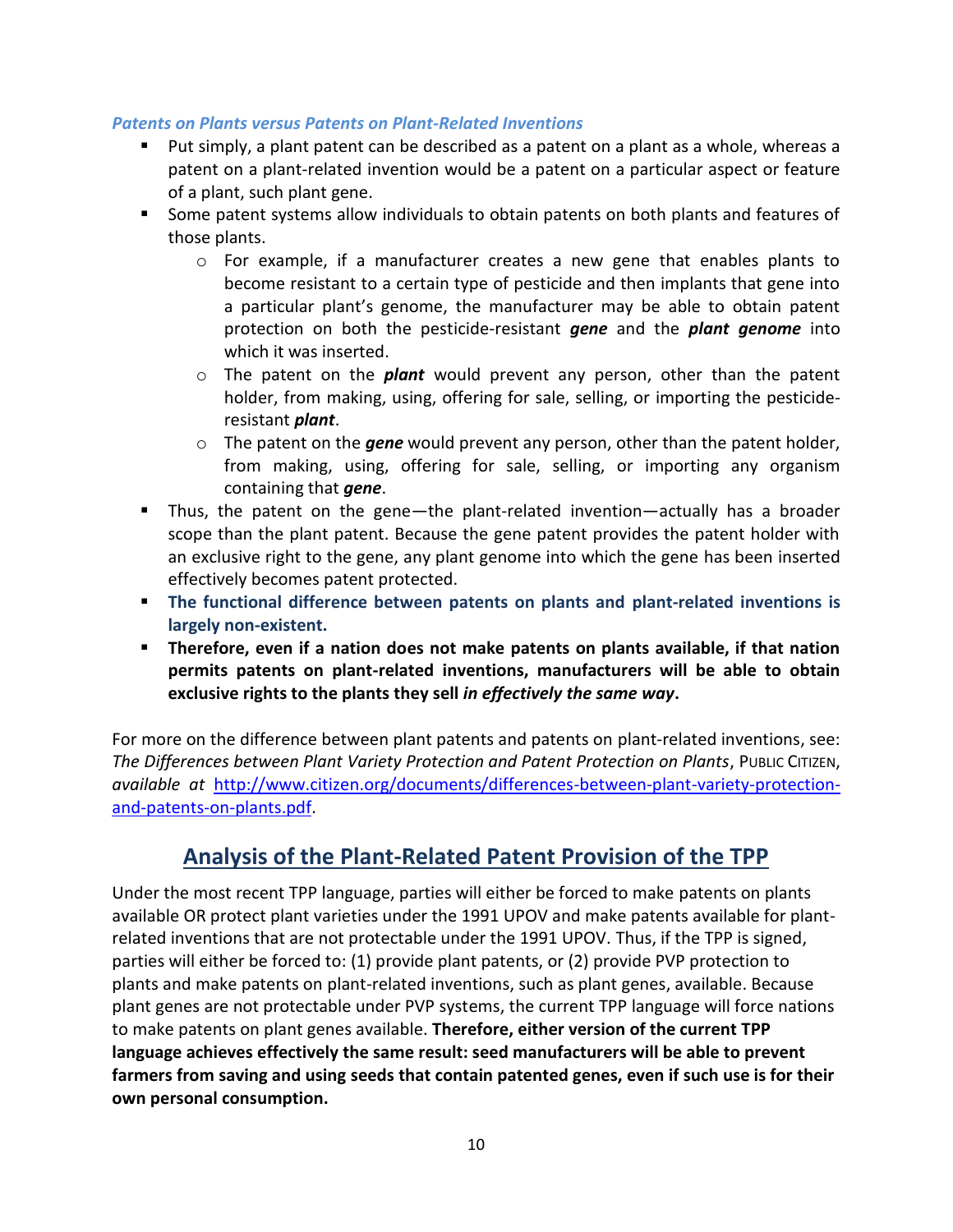Both versions of the proposed language constitute **a huge step in the wrong direction**. Both versions of the text would **severely change the plant IPRs systems of many of the signatories**, to the detriment of their populations. The following section discusses the harmful effects of these changes in greater length.

# **The Impact of Increased Protection of Plant IPRs**

**Harm to Small-Scale Farmers in Developing Nations**

- In most developing countries, a significant proportion of the farming population consists of smallholders.
	- $\circ$  Worldwide, at least 1.5 billion individuals depend on small-scale farming for their livelihoods.<sup>39</sup>
- **For such farmers, saving, selling, and exchanging seed is pervasive and essential to the viability of their farming practices. 40**
	- o In developing countries, informal seed systems often account for 98% of seed supply.<sup>41</sup>
- Because the 1991 UPOV as well as plant patents **prevent farmers from selling and exchanging protected seeds, such IPR provisions prevent farmers from cultivating and selling improved crops.**<sup>42</sup>
- The UN Special Rapporteur on the Right to Food has found that even when farmers in developing nations gain access to protected plant varieties, such access may be detrimental to them in the long term.

"[A]lthough commercial seed varieties may improve yields in the short term, their higher performance often has been a response to inputs (fertilizers) and to water availability, making it difficult for farmers unable to access to such inputs and conditions to reap their benefits. Those who acquire inputs with their own means, often encouraged to do so during an initial period of subsidized inputs, **may find themselves trapped in the vicious circle of debt as a result of a bad harvest and consequent impossibility to reimburse input loans.** This may occur particularly when they have switched to monocropping leading to revenues which may be higher in certain seasons but less stable across the years, and diminish resilience in the face of climate change. Second, commercial seed varieties may be less suited to the specific agroecological environments in which

<sup>39</sup> Special Rapporteur on the Right to Food, *Report on Seed Policies and The Right to Food*, General Assembly, ¶ 24, U.N. Doc. A/64/170 (July 23, 2009) (by Olivier De Schutter), *available at* http://www.srfood.org/images/stories/pdf/officialreports/20091021\_report-ga64\_seed-policies-andthe-right-to-food\_en.pdf [Hereinafter "De Schutter, *Report on Seed Policies"*].

<sup>40</sup> BERNE DECLARATION,*supra* note 27, at 7.

<sup>41</sup> *Id.*

<sup>&</sup>lt;sup>42</sup> See id. at 7, 14; GEOFF TANSEY, THE FUTURE CONTROL OF FOOD 41 (2008).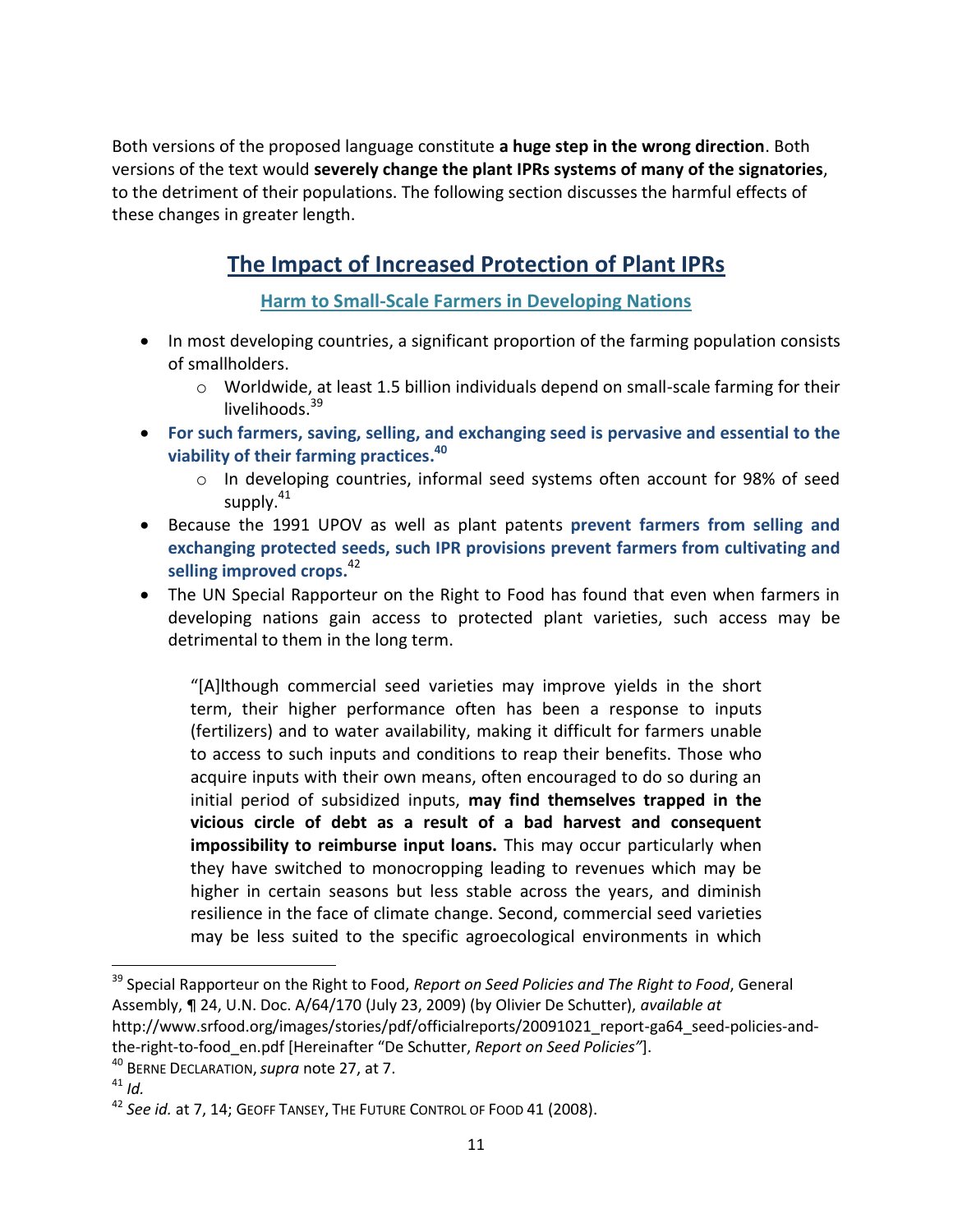farmers work, and for which landraces (traditional farmers' varieties) may be more appropriate."<sup>43</sup>

- **Thus, even farmers that are able to purchase and cultivate protected plant varieties may not benefit in the long term.**
- As a recent report on the effect of plant IPRs on human rights explains,

"From a human rights perspective, restrictions on the use, exchange and sale of protected seeds could adversely affect the right to food, as seeds might become either more costly or harder to access. These restrictions could also affect other human rights, by reducing the amount of household income which is available for food, healthcare or education."<sup>44</sup>

## **Harm to Genetic Diversity and Implications for Developing Countries**

- **Increased IP protection of plant varieties may skew incentives in the seed industry in ways that reduce genetic diversity among plants and harm developing nations**. 45
- Plant variety protection **does not** encourage breeding related to **minor crops** with small markets "because the likelihood of good returns on breeders' research investment is small even with the legal protection provided by [plant variety protection]."<sup>46</sup>
- Instead, IPRs for plant varieties **encourage breeding targeted at major crops** with significant commercial potential.
	- o "It is conceivable, then, that [plant variety protection] may contribute to a trend whereby traditional diverse agro-ecosystems, containing a wide range of traditional crop varieties, are replaced with monocultures of single agrochemical-dependent varieties."<sup>47</sup>

<sup>43</sup> De Schutter, *Report on Seed Policies*, *supra* note 39, at ¶ 24. The Special Rapporteur further explains that the coexistence between farmers' seed systems — "operating at local or community levels between farmers" — and commercial seed systems is problematic because "[f]armers often receive commercial varieties as part of a package that includes credit (often vouchers), seed, fertilizer and pesticide," and, "[i]n many cases, acceptance of such packages is the only way farmers can access credit in rural areas." *Id.* **¶** 36. Moreover, "traditional varieties circulating farmers' seed systems — and on which the vast majority of farmers in developing countries still rely for most crops — are often excluded from government-approved seed lists that countries maintain under their seed regulations, and they are seldom included in seed distribution programmes subsidized by governments. The end result is a progressive marginalization or disappearance of local varieties." *Id.* ¶ 36.

<sup>44</sup> BERNE DECLARATION,*supra* note 27, at 7.

<sup>45</sup> De Schutter, *Report on Seed Policies*, *supra* note 39, at ¶ 24 ("[T]he expansion of surfaces cultivated with commercial seeds accelerates crop diversity erosion, as an increasing number of farmers grow the same crops, using the same, 'improved' varieties on their fields."); TANSEY, *supra* note 42, at 41; S. Ragavan, *To Sow or Not to Sow: Dilemmas in Creating New Rights in Food*, *in* Agricultural and Biotechnology and Intellectual Property: Seeds of Change 318, 323-24 (J. Kesan ed., 2007).

<sup>46</sup> TANSEY, *supra* note 42, at 41.

<sup>47</sup> TANSEY, *supra* note 42, at 41.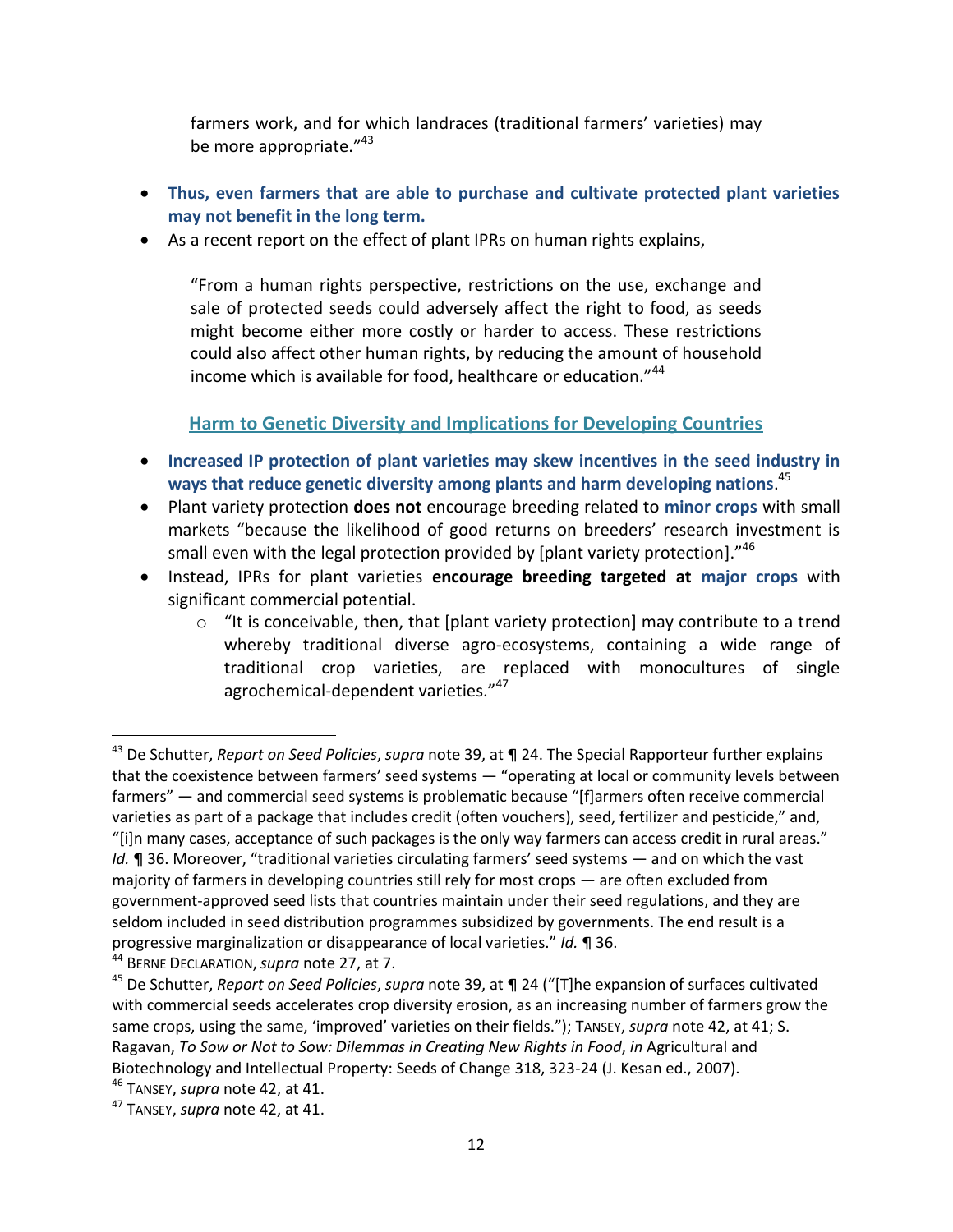- $\circ$  Indeed, most of "mankind now lives off no more than 12 plant species, with the four biggest staple crops (wheat, rice, maize and potato) taking the lion's share."<sup>48</sup>
- Furthermore, because private multinational corporations are the primary beneficiaries of increased IPRs on plants,<sup>49</sup> implementation of the 1991 UPOV or a system of plant plants **may orientate research and development towards the needs of farmers in rich countries, while neglecting poor farmers in developing countries**. 50
	- $\circ$  For example, very little research has been directed towards developing new varieties of tropical maize, sorghum, millet, banana, cassava, groundnut, oilseed, potato or sweet potato.<sup>51</sup> Increased protection of IPRs on plants may threaten the genetic diversity that is "vital" to the social and economic structure of developing nations.<sup>52</sup>
- **This reduction in biodiversity and crop availability has the potential to threaten food security in developing nations.**
- Many researchers have warned that increased protection of plant IPRs narrows the range of nutritious foods available in local markets.<sup>53</sup>
- The Special Rapporteur on the Right to Food has warned that:

"The oligopolistic structure of [the breeders'] market **may result in poor farmers being deprived of access to seeds productive resources essential for their livelihoods, and it could raise the price of food, thus making food less affordable for the poorest.**" 54

 Accordingly, increased protection of IPRs on plants has the potential to threaten food security in nations where populations rely heavily on small scale farming.

<sup>48</sup> De Schutter, *Report on Seed Policies*, *supra* note 39, at ¶ 38; José Esquinas-Alcázar*, Protecting crop genetic diversity for food security: political, ethical and technical challenges*, 5 NATURE 946 (2005); *see also* TIMOTHY SWANSON, GLOBAL ACTION FOR BIODIVERSITY 52 (2005).

<sup>49</sup> Harbir Singh, *Plant Variety Protection and Food Security: Lessons for Developing Countries*, 12 J. INTELL. PROP. L. 391, 396 (2007) ("Data on the North American seed market revealed that in case of hybrid corn and soybean, top five companies account for 69% and 51% share, respectively. In case of cottonseed, Monsanto alone controls 84% of the market on account of its purchase of Delta and Pine Land.").

<sup>50</sup> De Schutter, *Report on Seed Policies*, *supra* note 39, at ¶ 34.  $^{51}$  *Id.* 

<sup>52</sup> Ragavan, *supra* note 45, at 327.

<sup>53</sup> De Schutter, *Report on Seed Policies*, *supra* note 39, at ¶¶ 26-27; Tansey, supra note 42, at 41; Ragavan, *supra* note 45, at 322-24.

<sup>54</sup> De Schutter, *Report on Seed Policies*, *supra* note 39, at ¶ 27.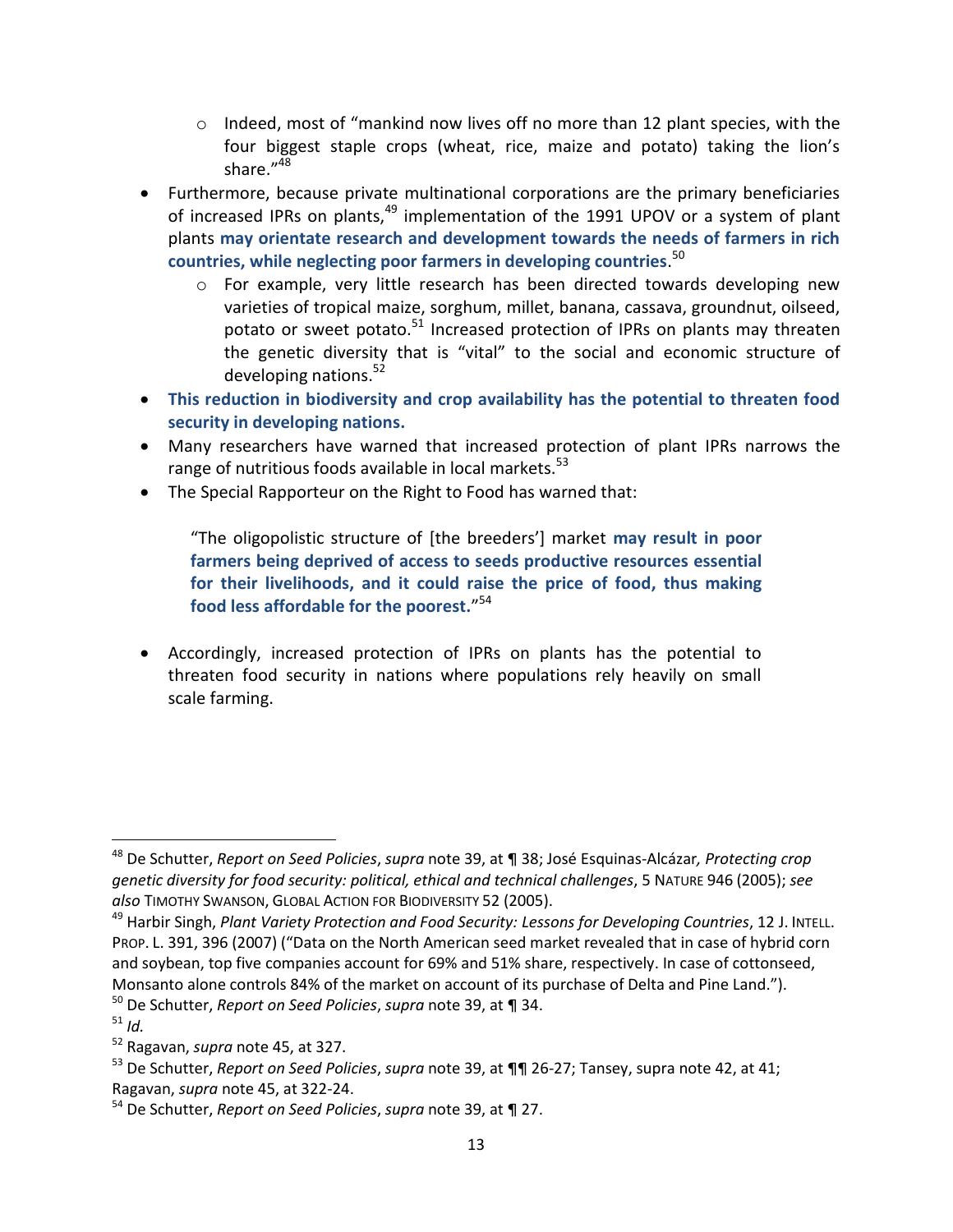### **Unclear Gains in Biotechnical Research and Development**

- Finally, it is unclear that more stringent protection of breeders' rights has led to significant gains in biotechnical research and development.
- As one researcher found:

"[T]he [Plant Variety Protection] Act of United States did not lead to any increase in experimental or commercial wheat yield. However, the share of US wheat acreage sown to private varieties has increased from 3% in 1970 to 30% in the 1990s, **implying that [Plant Variety Protection] Act served primarily as a marketing tool with little impact on excludability or appropriability**."<sup>55</sup>

- As another commentator points out "[e]mpirical evidence casts doubt on whether [plant variety protection] (as well as patents) does much to encourage investment in plant breeding except in just a few commercially important crop species such as wheat and soya bean and ornamentals."<sup>56</sup>
- **Thus, the gains to be had from increased protection of plant IPRs are less than clear.**

For more on the difference between plant patents and patents on plant-related inventions, see: *The Impact of Increased Protection of Intellectual Property on Plants*, PUBLIC CITIZEN, *available at*: [http://www.citizen.org/documents/impact-of-increased-protection-of-plant-intellctual](http://www.citizen.org/documents/impact-of-increased-protection-of-plant-intellctual-property-rights.pdf)[property-rights.pdf.](http://www.citizen.org/documents/impact-of-increased-protection-of-plant-intellctual-property-rights.pdf)

## **Trends in Plant Patents and Plant Variety Protection**

- The UN Special Rapporteur on the Right to Food has decried the increasing pressure on low- and middle-income countries to adopt national legislation that complies with the 1991 version of the UPOV Convention.<sup>57</sup>
- More specifically, **he has criticized free trade agreements that require the introduction of patent protection for plants or legislation implementing the 1991 UPOV**. 58

<sup>55</sup> Singh, *supra* note 49, at 396; Alston Julian & Venner Raymond, *The Effects of the US Plant Variety Protection Act on Wheat Genetic Improvement* (EPTD Discussion Paper 62, International Food Policy Research Institute, 2000).

<sup>56</sup> TANSEY, *supra* note 42, at 41.

<sup>57</sup> De Schutter, *Report on Seed Policies*, *supra* note 39, at ¶ 40 ("This convention prohibits the commercialization of varieties which are essentially derived from a PVP-protected variety (article 14 (5)), and farmers are now prohibited from exchanging or selling seeds saved from the harvest of protected varieties (article 15). In order to circumvent these limitations, developing countries where the function of traditional, farmers' seed systems is most important both for the prevention of genetic erosion and for the livelihoods of farming communities should design sui generis forms of protection of plant varieties which allow these systems to flourish, even if this means adopting non-UPOV compliant legislation.").